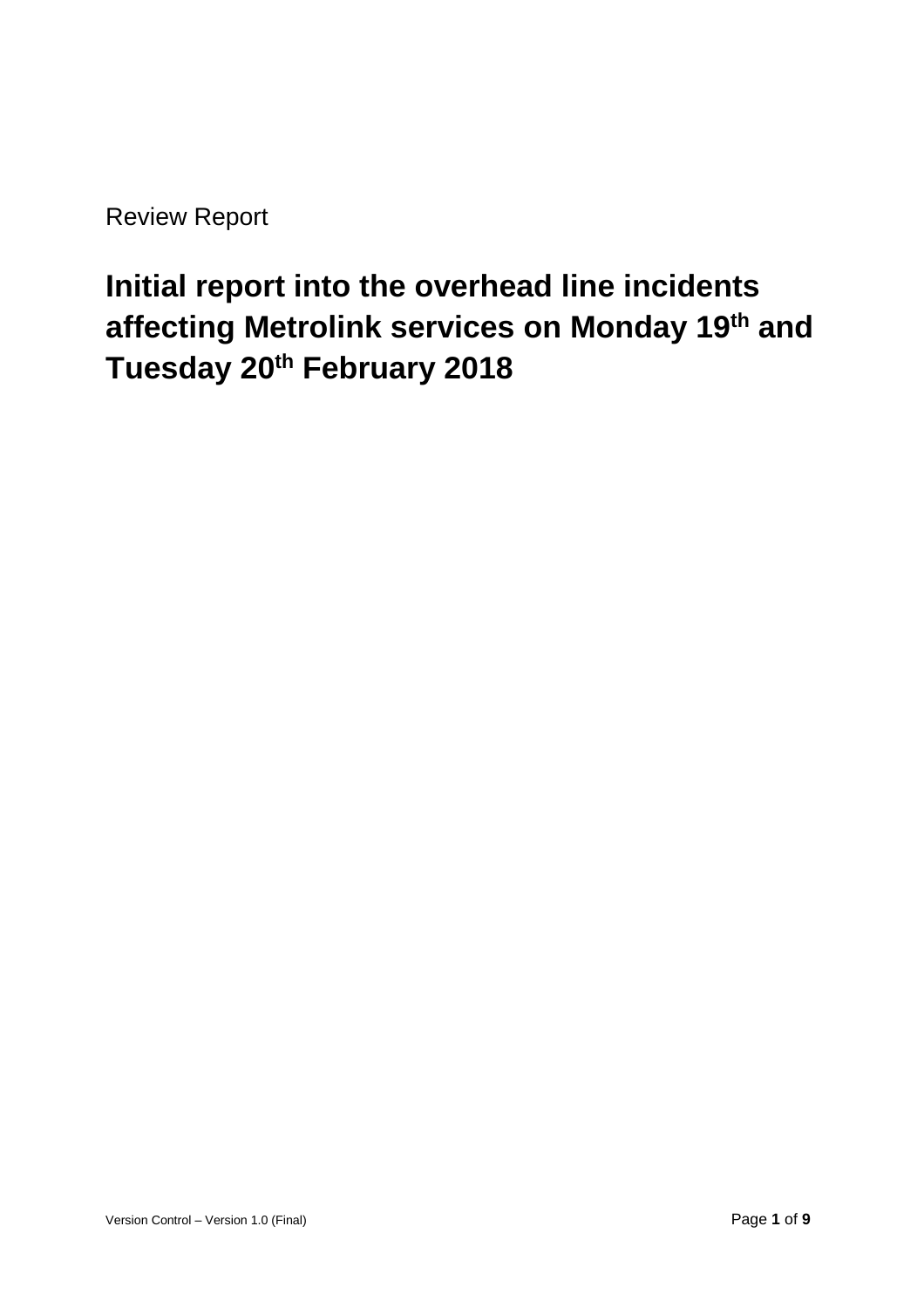# **Table of Contents**

| $\mathbf{2}$ |            |  |  |
|--------------|------------|--|--|
|              | 2.1<br>2.3 |  |  |
|              |            |  |  |
|              | 3.1        |  |  |
|              |            |  |  |
|              | 4.1        |  |  |
|              | 4.2        |  |  |
|              | 4.3        |  |  |
|              | 4.4        |  |  |
|              |            |  |  |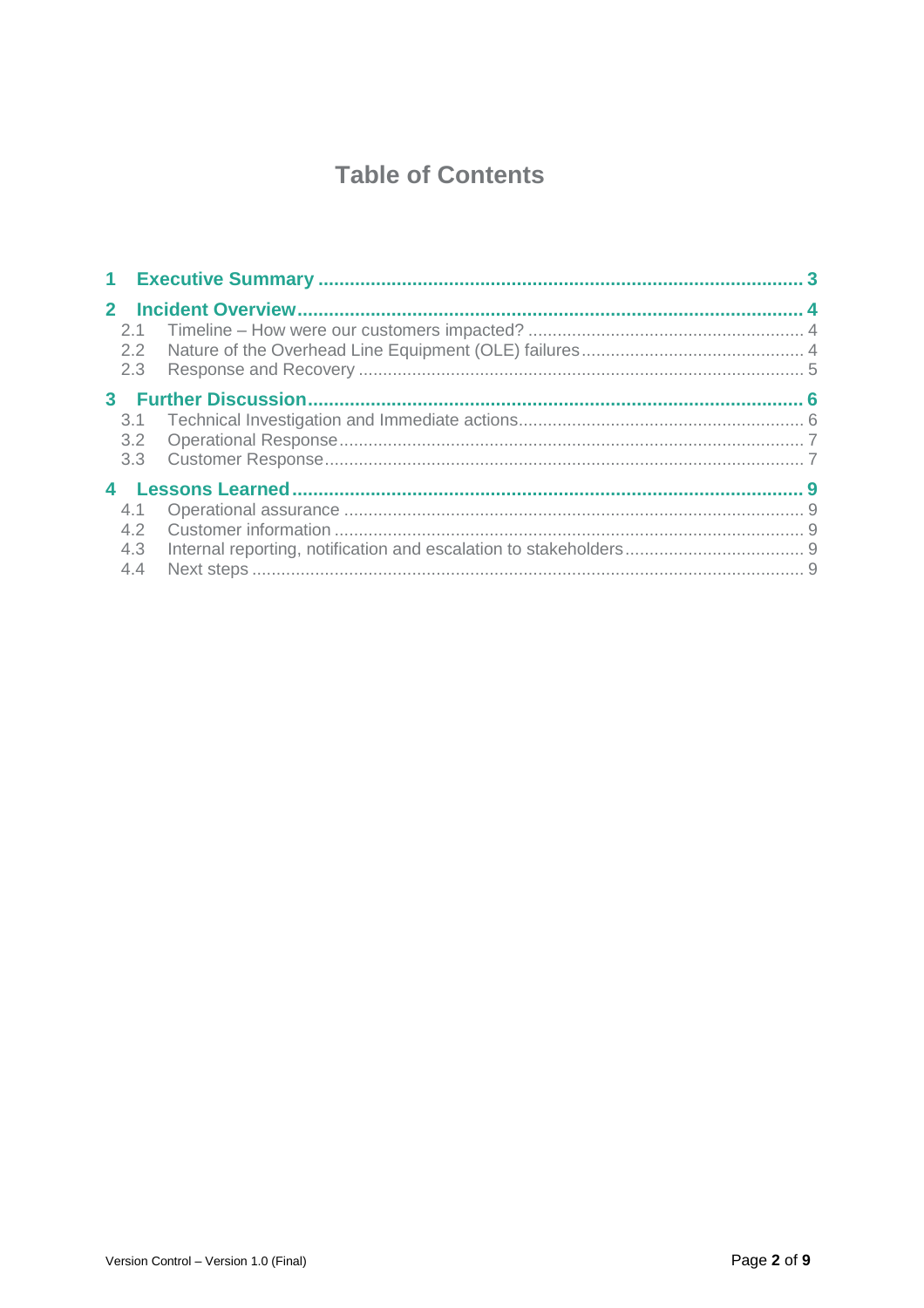#### **1 Executive Summary**

The overhead line related incidents that occurred on the Metrolink network on Monday 19<sup>th</sup> February caused widespread disruption during the busy evening peak. Multiple overhead line related incidents are rare and can be difficult and time consuming to repair. However, the customer experience on Monday was poor, particularly with regard to the lack of information provided by employees on the ground and through social media channels.

The incidents caused disruption until the end of service for large parts of the network and into Tuesday morning on the Bury Line. The management of the incident by KAM and TfGM demonstrated improvements in disruption management and engineering response (critical lessons from incidents in 2017). However, there were gaps in what is required to bring customer communications and escalation of information to key stakeholders up to the required standard.

The complex nature of the faults made it difficult to cascade rapid messages to customers. The location of the incidents (between Deansgate-Castlefield and Cornbrook) meant that a large proportion of Metrolink customers travelling at that time were affected and coordinating alternative services took a long time.

Several steps have been taken since the incident to ensure the overhead line and tram pantographs assets are safe and secure. Action plans are in place to improve customer communications and upward escalation to stakeholders.

This initial report provides a timeline of the incident and outlines some of the key issues and lessons arising.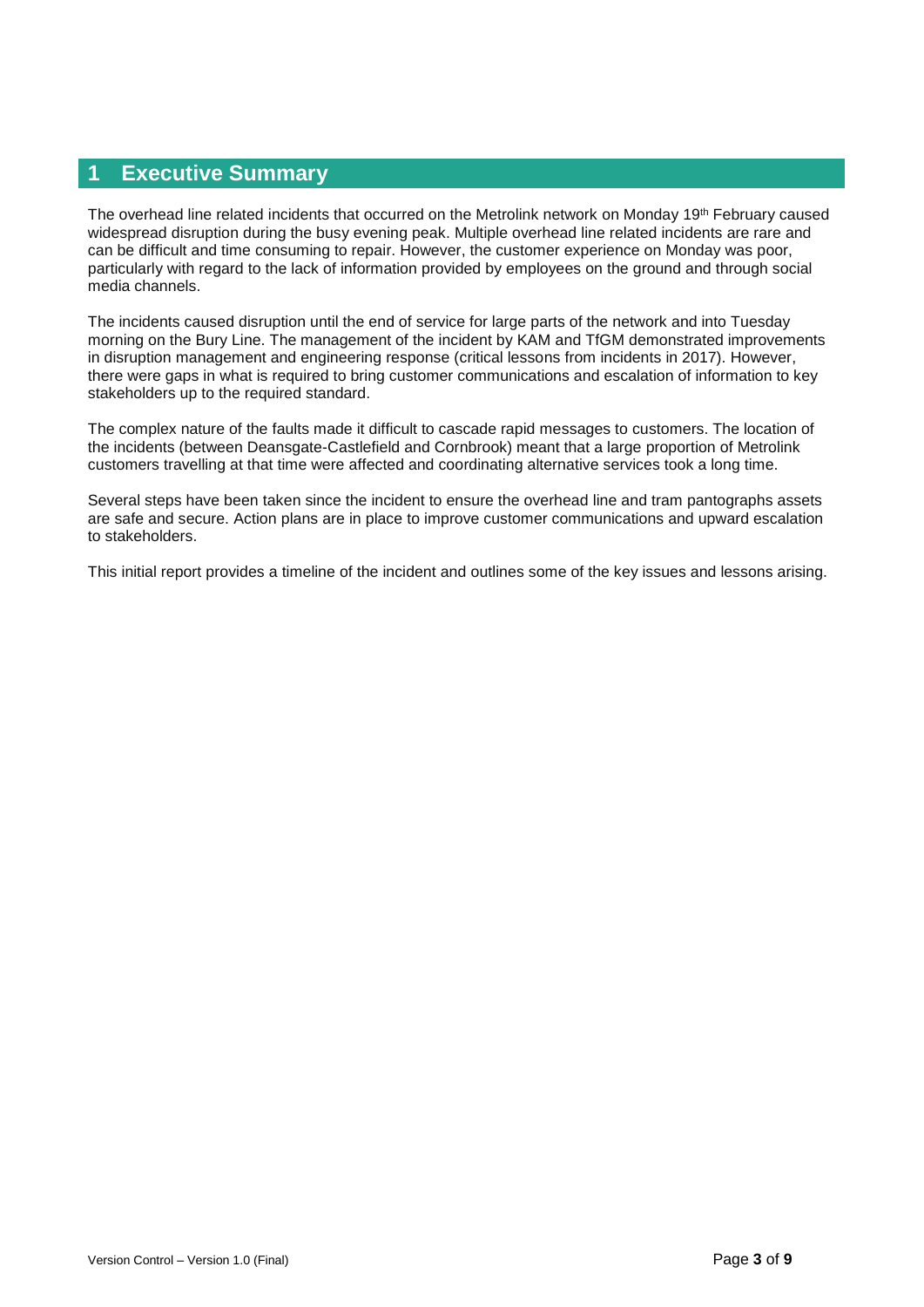# **2 Incident Overview**

#### **2.1 Timeline – how were our customers impacted?**

The network disruptions were caused by overhead line related failures at three different locations on Monday 19th February:

- 1<sup>st</sup> incident: Bury Terminus, impacting on the Bury line from 14:33 to 11:17 on Tuesday.
- 2<sup>nd</sup> incident: Deansgate-Castlefield, from 16:05 to 17.07.
- $\bullet$  3<sup>rd</sup> incident: The section of overhead line between Deansgate-Castlefield and Cornbrook, from 17:22 until the end of service.

Below is a summary of the impact, the customer care and customer information in place for each of the locations.

Services on the Bury Line were suspended at **14:33**, terminating at Queens Road. Customer communications were immediately updated and within 20 minutes, Metrolink tickets were being accepted on several bus routes serving stops towards Bury. By **15:30**, in addition to commercial services a bespoke bus replacement service was mobilised.

At **16:05,** a second overhead line related incident was reported, just south of Deansgate-Castlefield stop, whereby a tram lost power and had to be shunted into the stop. Services resumed through Deansgate-Castlefield at **17:07** but at **17:22** a driver on board another tram noticed damage to the overhead line closer to Cornbrook. Services from East Didsbury, Altrincham and Eccles (via MediaCityUK) then terminated at Cornbrook while services from Manchester Airport terminated at Firswood. Other services had minor impacts. By **17:00,** commercial bus ticket acceptance arrangements were in place right across the Metrolink network. In addition, Northern Rail services accepted Metrolink tickets to destinations near Metrolink termini. This was communicated to customers via social media and announcements.

Customer service staff were redeployed to affected stops immediately after the second incident, but given the nature of the combined situation and the network wide impact, particularly after the third incident, staff on the ground were stretched thin. Additional contract staff were called in and deployed in larger numbers from approximately **18:00** until the end of service.

The above tram service pattern and bus services remained in place until the end of the day on Monday. Services resumed as normal on Tuesday morning apart from on the Bury line. Services on the Bury line did not resume fully until **11:17am on Tuesday**. From early morning, a bespoke bus service and commercial services served stops between Bury and Queens Road with onward tram connections available from there. From **08:30 on Tuesday**, trams operated as far as Whitefield stop.

Throughout the incidents described above, customers were kept informed through several channels: passenger information displays (PIDs) on stops, public address (PA) announcements on stops and by drivers on board trams, customer service staff on stops, the TfGM website, media statements and on social media; all of which were updated regularly. However, between 16:00 and 18:00, given the complexity of the service pattern and the dynamic nature of the incidents, Metrolink's messaging (from both TfGM and KAM) was not clear enough, was not consistent and was not timely enough to allow customers to make decisions about their journeys in the affected areas. Approximately 50,000 customers were travelling on the network at the time of the incident as it impacted on the busy evening peak. The challenging nature of communicating a dynamic service pattern resulted in the majority of the complaints and negative social media activity.

During the second and third incidents, several trams were stranded between Cornbrook and Deansgate-Castlefield. In one case, customers were safely disembarked by staff and escorted to Cornbrook, in accordance with safe working practices. However, in other cases, customers became impatient and pulled the emergency door release handles to disembark themselves in an uncontrolled way and made their way to Cornbrook.

## **2.2 Nature of the overhead line equipment (OLE) failures**

Three asset failures occurred within a short period of time, all of which were related. Unfortunately, the incidents between Deansgate-Castlefield and Cornbrook, given the volume of services through that corridor (+70 trams per hour), had a very serious impact on a large number of customers.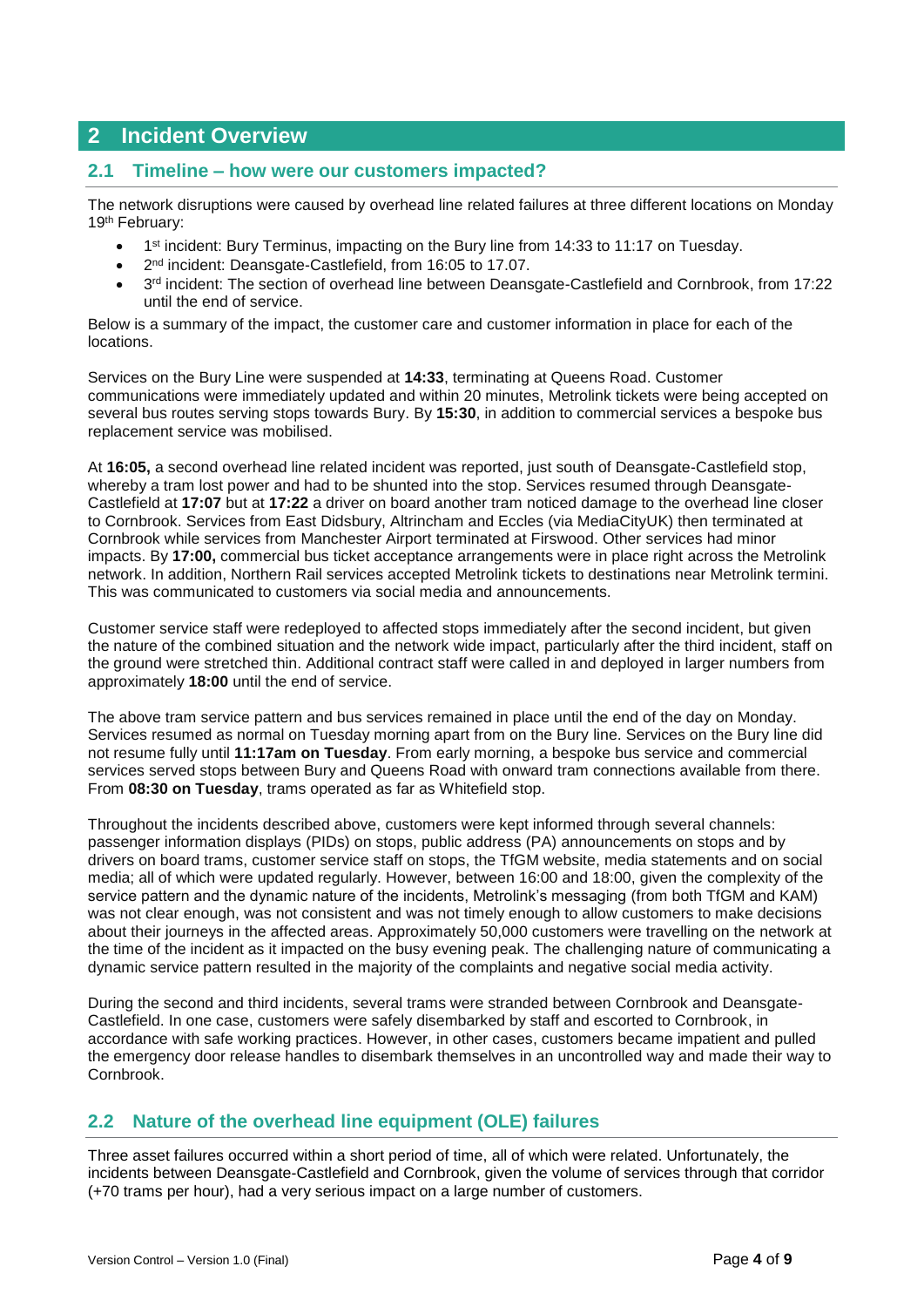The initial incident was caused by a failure in the interface between the tram's pantograph (on the roof of the vehicle) and the overhead line on a section of line immediately south of the Bury stop.

The investigation has so far determined that:

- Damage to the overhead line at Bury was caused by a tram pantograph which was most likely defective due to impact damage from another part of the overhead line or a foreign object in the vicinity.
- The damaged overhead line at Bury was then caught by a subsequent tram, this time detaching the overhead line from its support structures in the area of the Bury stop and platform over a length of approximately 150 metres.
- In addition to the incident that occurred at Bury, another tram that had passed through the incident site prior to the lines being torn down sustained damage before continuing inbound to the city and onto Altrincham. This tram eventually failed on the return journey at Deansgate-Castlefield, requiring it to be shunted into the central platform (see  $2<sup>nd</sup>$  incident above).
- Before failing at Deansgate-Castlefield, the above tram imparted damage to the overhead line support structures nearer to Cornbrook and a part of the tram pantograph was lodged in the overhead line, posing a risk to further tram movements in the area (see  $3<sup>rd</sup>$  incident above).

## **2.3 Response and recovery**

The initial incident at Bury was handled efficiently, with staff in the control room, customer service and engineering teams adhering to enhanced procedures that were developed following disruptive incidents in 2017. Communications to customers was good, with clear messaging and bus replacement options offered quickly. It was also clear very soon into the incident that the repairs would take until the following day so arrangements could be made to the benefit of customers in advance of the Tuesday morning peak period.

Crisis teams were immediately mobilised, with conference calls set up from 14:40, occurring hourly for 24 hours. Situation reports were sent to KAM teams and TfGM after each conference call.

Contractors for the works at Bury were mobilised within 35 minutes of the incident. A visual inspection of all tram pantographs was carried out and seven trams were found to have sustained damage to pantographs from the overhead line issue at either Cornbrook or Bury. Some of the damaged pantographs were repaired overnight in time for the start of service on Tuesday. After the event, a more detailed inspection was undertaken, which identified a further four pantographs with minor damage.

Repairs were made to the damage at Deansgate-Castlefield overnight by KAM in order to restore full services to the majority of the network for Tuesday morning. Repairs were made by KAM's contractor overnight and through the next morning at Bury, with full services resuming at midday. KAM also made repairs and commissioned the points at Whitefield overnight, enabling services to extend to Whitefield by 08:30 on Tuesday morning.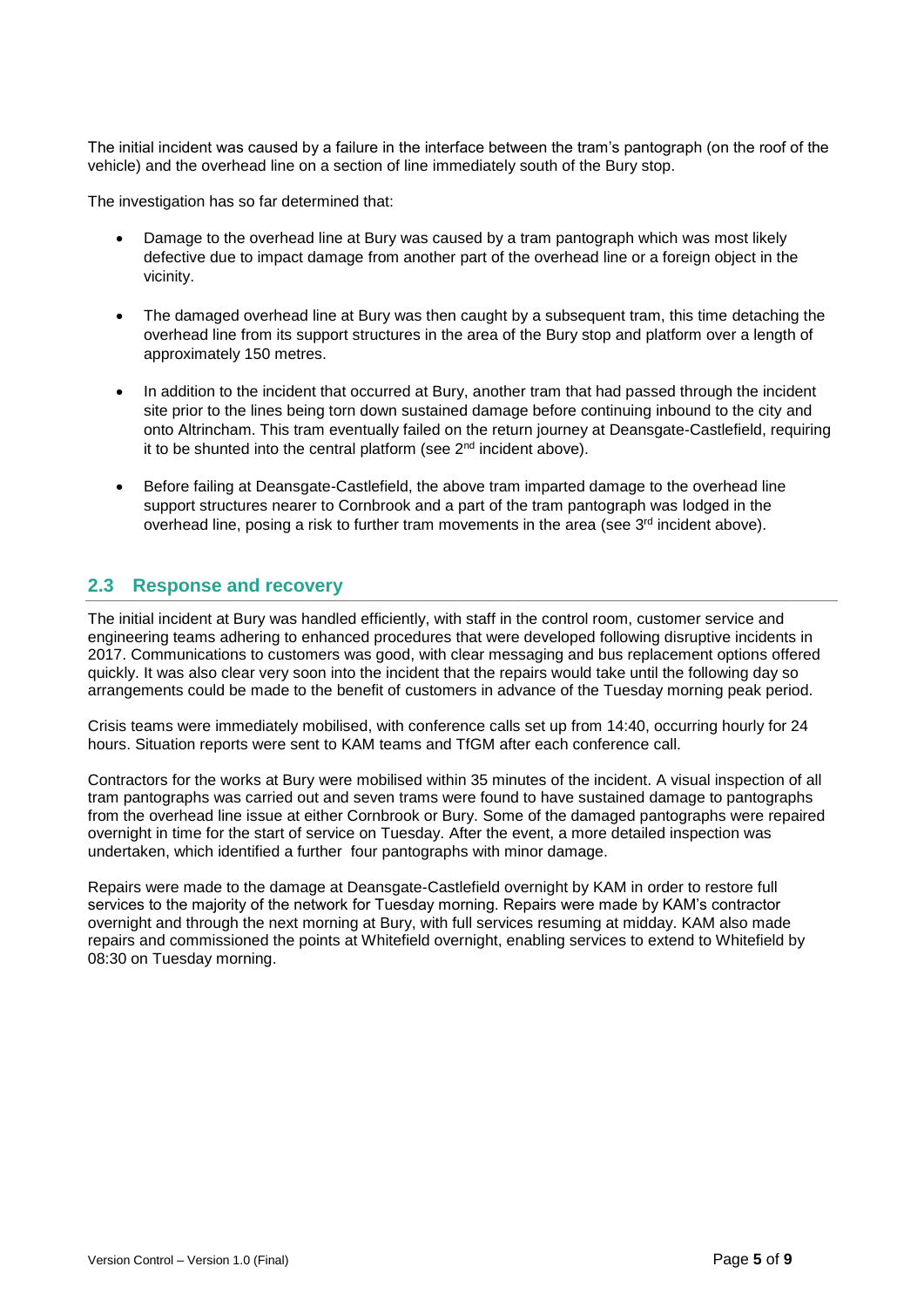# **3 Further Discussion**

The initial investigation into the response to the incidents focused on three areas, with the intention of improving future responses: customer and stakeholder communication; operational decision making and asset resilience.

## **3.1 Technical investigation and immediate actions**

Metrolink operates a modern fleet of 120 Bombardier trams, the first of which were delivered in 2009, and the most recent arriving in September 2016. The fleet reliability of 30,000 miles between service faults places it in the top performing light rail vehicles in Europe, having risen from approximately 5,000. The infrastructure across the network is a mixture of legacy railway, adapted for Metrolink in 1992, that has been subject to extensive renewal over the past 25 years, and new expansions that have been built over the past 10 years.

Every section of overhead line and all trams undergo a planned maintenance inspection regime, which are carried out by competent technicians. The regime and most recent results are:

- Cab ride inspections a review of the maintenance records confirms that this section was inspected on 07/02/2018, with no corrective work identified in the affected area.
- Foot patrol inspections carried out every 12 weeks. A review of the maintenance records confirms that the Bury line was inspected in its entirety between 29th and 31st January 2018.
- Tram pantograph inspections occur every 20,000 km. A review of maintenance records showed that the 2 trams in question were inspected on 16 December 2017 & 14 January 2018 (V3047), with no corrective work identified.

A review of vehicle maintenance on the affected vehicles and a review of the entire fleet's pantograph maintenance history showed no unusual pattern of faults reported. In all cases, maintenance had been carried out by qualified persons in accordance with the requirements, at the correct intervals.

Investigations are ongoing to determine the precise root cause. So far, KAM has:

- Carried out a complete visual inspection of all overhead equipment from the tram cabs.
- Conducted a forensic scan of the incident site and trams to collect information, including parts and materials.
- Examined CCTV footage.
- Strengthened foot patrol inspections at key locations on the network.
- Examined every tram pantograph in detail.

KAM has installed video equipment on a tram roof to provide additional inspection data, as well as a deployment of a dedicated vehicle to scan the network for overhead faults. In addition, KAM has implemented a twice weekly pantograph inspection for assurance purposes, while the investigation continues.

It is possible that the root cause investigation may be inconclusive. For example, even though a forensic search was undertaken it is possible that small parts could have travelled some distance. If conclusive evidence cannot be found, the actions described above will provide sufficient engineering and safety assurance. Additionally, KAM is increasing the frequency and intensity of inspection of both the overhead line and tram pantographs. Jointly, TfGM and KAM has commissioned an independent review, seeking advice on best practice in other locations.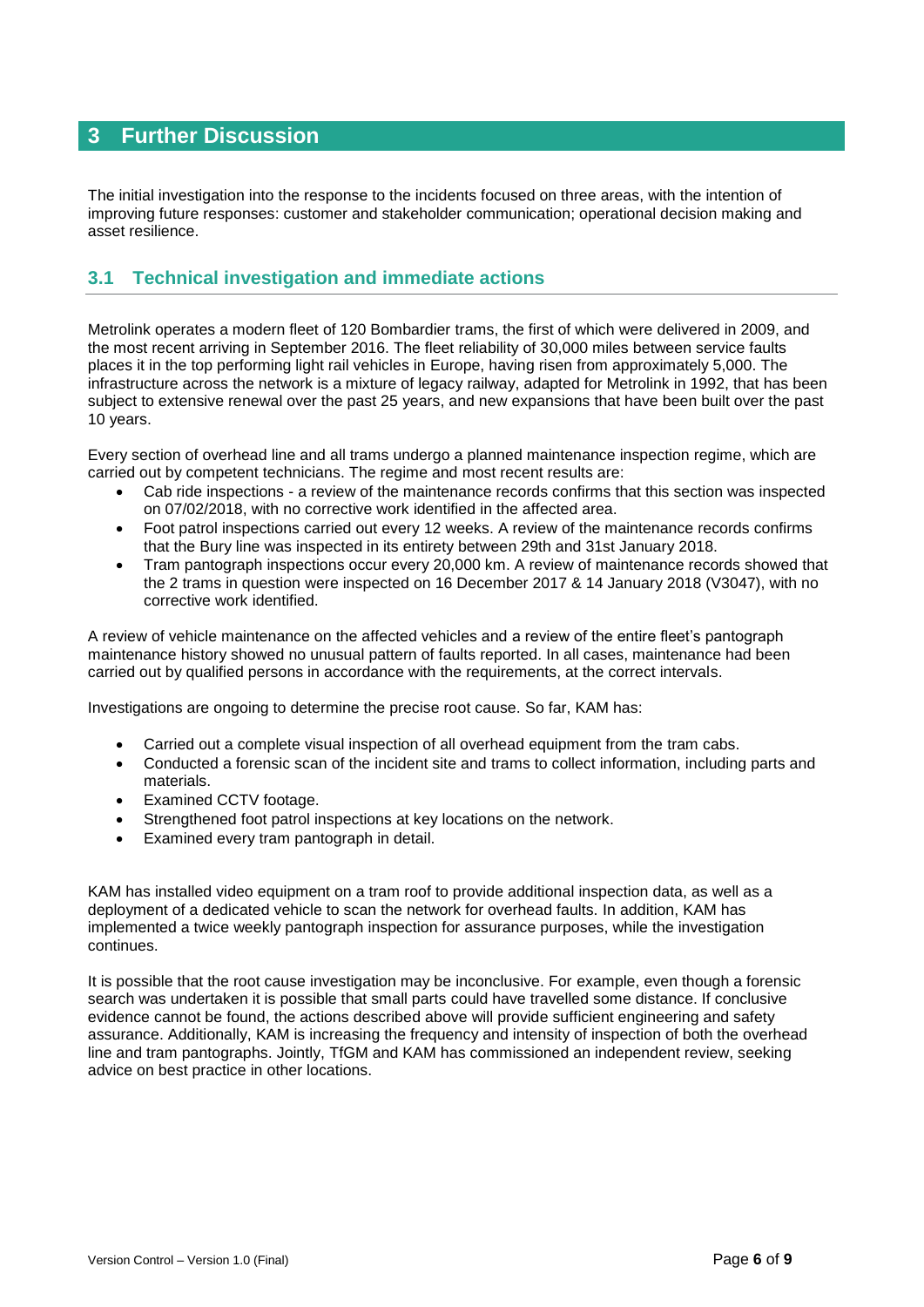## **3.2 Operational response**

Assisted by a timely mobilisation of the crisis response procedures, the joint focus of KAM and TfGM was to keep as much of the network moving, so as long as operational decisions did not increase safety risk. Key decisions taken were correct:

- Termination of the Bury service in Queens Road, as no other turning points were operational post Queens Road.
- Team tasked with bringing Whitefield cross-over into operation, focusing on bringing customers as close to their final destination as possible.
- Termination of the southern part of the network as close as possible to the asset failures.
- Engineering focus on resolving the asset failure between Deansgate-Castlefield and Cornbrook, as it had the highest impact on our customers, with limited alternative options.
- Deployment of CSRs in full was appropriate, in light of the resourcing available at the time and the locations of the various disruptions. However, we recognise that they were not provided with the most immediate network updates due to the challenging nature of the dynamic situation.

However, with the benefit of hindsight, one key decision brought the highest level of negative feedback: to stop trams and not to immediately start turning services at Cornbrook and disembark stranded customers following the second incident. This was due to the assumption that the fault was simpler than it turned out to be. This left customers without information or with incorrect information for over an hour and in cases stranded on trams for too long.

Other operational decisions could have been better too. For example the decision not to have commercial bus ticket acceptance from Bury from 6am on Tuesday (a bespoke bus service was provided) was inconsistent with the information provided to the public. This was rectified by 06.35.

Additionally the crossover at Whitefield could have been brought into use an hour earlier on Tuesday morning, which would have maximised tram services for the morning peak.

#### **3.3 Customer response**

The response to the first incident at Bury, in terms of customer information was accurate and timely. However, the response to the second incident at Deansgate-Castlefield was disjointed. A clear assessment of the situation was not made quickly, ultimately leaving customers stranded and without information. The initial assumption was that it was simply a failed tram, and moving it into the central platform at Deansgate-Castlefield would be quick, with services resuming as normal. Therefore, the assumption used to decide on customer information was based on the best-case scenario, rather than a more lengthy delay, leaving customers without correct information.

Due to the damage, moving the tram clear of the running lines took longer than anticipated (just over an hour), and throughout that time customers were informed that their journey would resume soon. This was, in hindsight, an error of judgment as when services did resume they were stopped once again when further damage was found on the overhead line closer to Cornbrook. It was only at that point that operators were able to put in place a stable service pattern, with trams from East Didsbury, Altrincham, Eccles and MediaCityUK terminating at Cornbrook.

The turning point was the third overhead incident between Cornbrook and Deansgate-Castlefield at 17:22. We had communicated prior to this that services had resumed (which was correct) from 17:07, but again the stoppage was slow to be communicated to front-line staff. In that sense, customers were being told that the line was open, when it wasn't. At the same time, a number of PIDs were showing services in the city centre as going through towards Cornbrook when they weren't, which added to customer frustration.

Communication to key stakeholders mirrored the challenges met in communicating accurate and timely information to customers. This gap in communication created additional challenges as some customers were voicing their understandable frustrations directly to senior stakeholders on social media.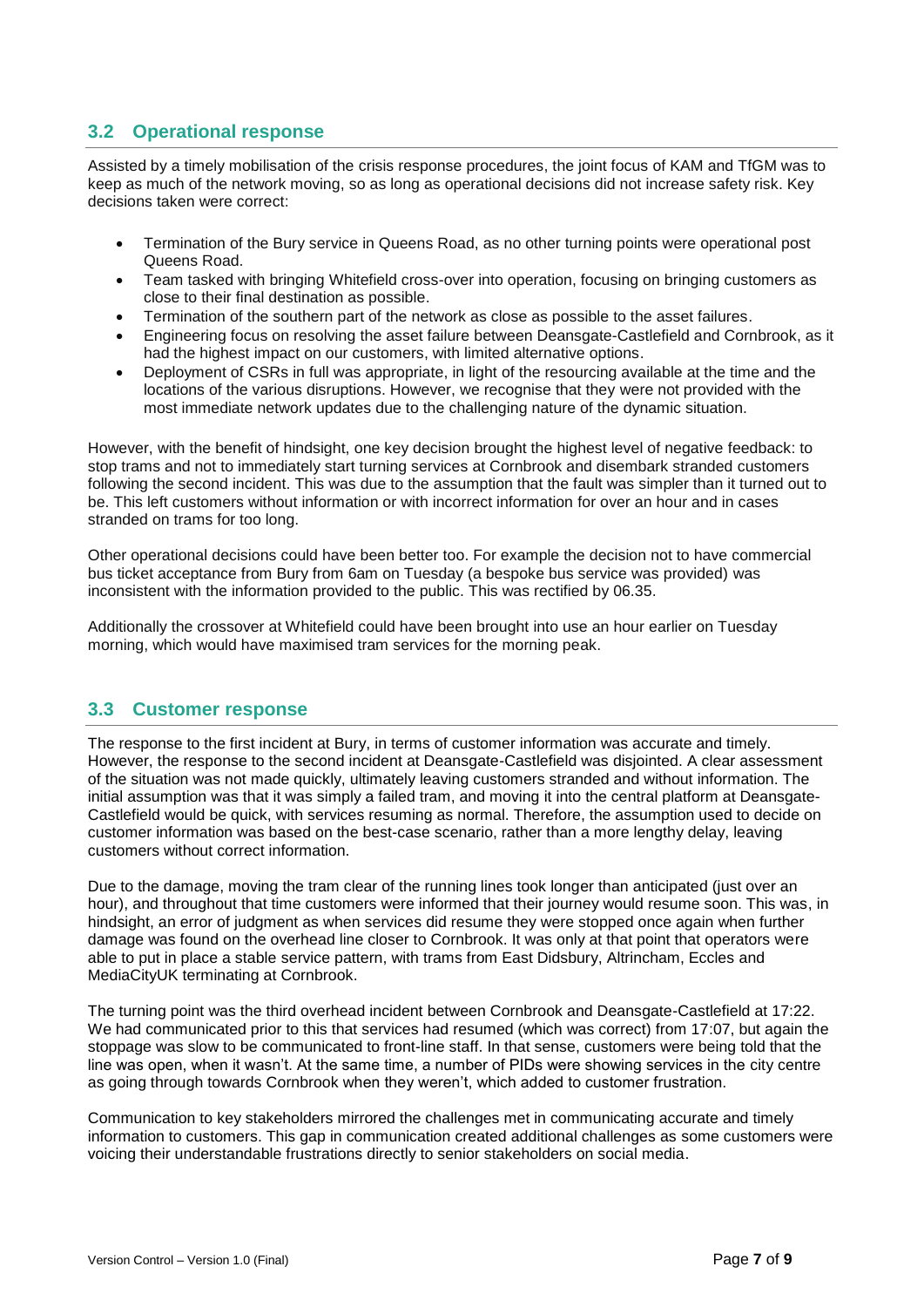Although a blanket commercial bus ticket acceptance request was made, it took too long for the detailed messages to get out over social media and to get the same consistent messages to employees on the ground and to drivers who would have been able to pass correct information to customers.

In terms of staff deployment, we had significant numbers of staff deployed throughout the incident. These included back office employees, Customer Service Representatives, TravelSafe Officers and contracted staff. The teams were allocated in groups of two as a minimum, and provided with mobile phones or a radio.

The communications from the Network Management Centre to drivers involves making 'Voice All Calls', which means that a broadcast message is made to all drivers advising them of the incident, so they can pass this information on to customers on the tram. Whilst this did happen, and we have received positive comments from some customers about drivers communicating on trams, it is recognised that the 'Voice All Calls' were not made at sufficient frequency to provide re-assurance and information to customers. Procedures require drivers to make an announcement to customers within two minutes of being stopped out, and then frequently throughout any disruption. Whilst there is strong evidence to suggest this was happening, the quality and relevance of the information was limited.

The most significant result of the failure to communicate adequately was that customers on two trams decided to disembark in an uncontrolled way by activating the emergency door handles and climbing down on to the ballast. There are procedures for doing this in a controlled manner under staff supervision to ensure the safety of customers. There were no reports of any injuries.